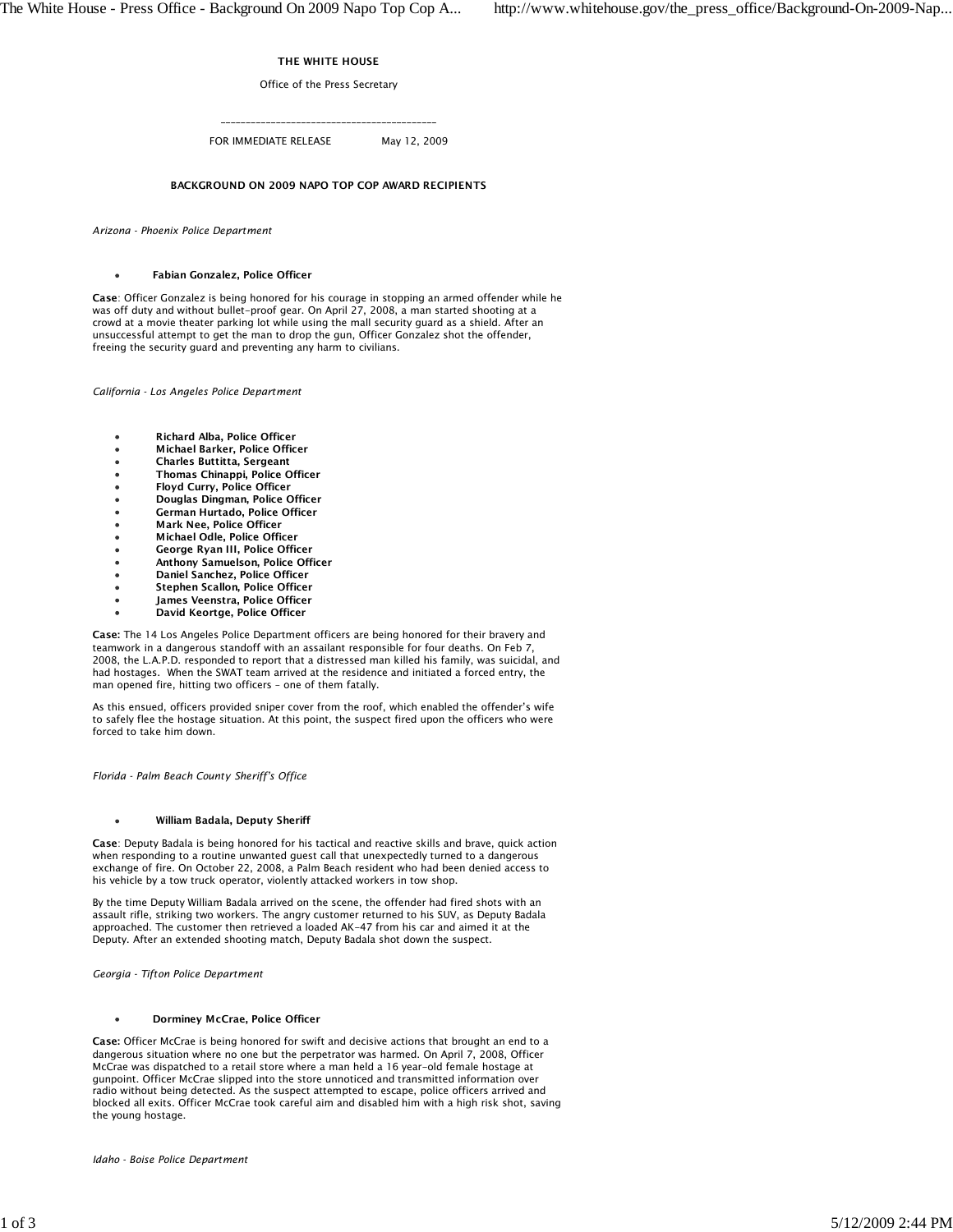- Chris Davis, Police Officer  $\bullet$
- Jason Rose, Police Officer

Case: Officers Davis and Rose are being honored for putting their lives at risk to save residents of Boise, Idaho in one of the most damaging fires in that city's history. On August 25, 2008, Officers Chris Davis and Jason Rose were two of the first to respond to the fire. The officers stormed from house to house, evacuating residents. Both officers were engulfed in flames after a series of explosions. Fire melted their uniforms; they were knocked down by the force of the blast, and reduced to using sprinklers to put out the fire on their own bodies. Both officers continued to work on a mission to save as many people as possible, despite their injuries. As a result, there was only one fatality in what could have been a much greater disaster.

*Illinois - Skokie Police Department*

Timothy Gramins, Police Officer

Case: Officer Tim Gramins is receiving the TOP COP award for stopping an armed robber and demonstrating exceptional skill in the face of personal danger. On August 25, 2008, Officer Gramins gave chase after an armed man who was attempting to escape a bank robbery. The suspect abruptly started shooting in a crowded street. Under a barrage of gunfire, Officer Gramins protected onlookers without regard to his own life and took down the suspect.

*Louisiana - Jefferson Parish Sheriff's Office*

Rhonda Goff, Deputy

Case: Deputy Rhonda Goff is being recognized for her courage and decisiveness in a confrontation with fugitive robbers. On October 20, 2008, while off duty, Deputy Goff saw three men covered in blood coming out of a bar. She investigated and broadcasted her need for back-up and medical assistance. Although outnumbered three to one, she confronted the suspects, handcuffed them and found numerous stolen wallets in their possession. When backup arrived, they found four more wounded victims inside the bar and then discovered that three more men had been involved in the robbery. Deputy Goff quickly obtained a license plate number from a witness and put it on the radio, enabling detectives to track down the remaining robbers before they could flee the area.

*Michigan - Dewitt Township Police Department*

#### William Darnell, Police Officer

Case: Officer William Darnell is being honored for demonstrating courage and strength while injured, and for ensuring cover for his partner in the face of an armed offender. Officer Darnell arrived at a victim's apartment building after receiving a domestic violence call. As Officer Darnell searched the building, the perpetrator shot him in the face and escaped up a flight of stairs. Despite tremendous pain, the officer was able to hit the emergency button on his radio to alert dispatch, and managed to drag himself into a position to return fire. Another officer arrived and helped Darnell to bring down the suspect. After being wounded, Officer Darnell could easily have crawled to safety. Instead, he mustered every bit of strength and courage to hold on for his partner's sake.

*Missouri - Kansas City Police Department*

- David Loar, Police Officer
- Christopher Skinner, Police Officer

Case: Officers Loar and Skinner are being honored for going above and beyond the call of duty to help a man in need. On December 31, 2007, while responding to a burglar alarm, Officers Loar and Skinner found a homeless man named Harold sleeping in an underground parking. These two cops, using personal time and money, helped Harold get back on his feet. The helped him secure housing, furniture, obtain a copy of his birth certificate, a new Social Security card, a checking account and a new state I.D. In addition they ensured that Harold was receiving Medicare benefits, his Social Security pension, and discovered that he qualified for a lump sum back-pay check. These officers did everything they could to help a man restore his dignity and livelihood and are an exemplary model of officers going beyond the call of duty in their service to the community.

*Pennsylvania - Philadelphia Police Department*

#### Brian Freas, Police Officer

Case: Officer Freas has been selected by his colleagues for this honor because he moved quickly to avert a major tragedy. While off duty and on his way home from the hospital where his wife had just given birth to his son, Officer Freas witnessed a violent car accident on the highway.